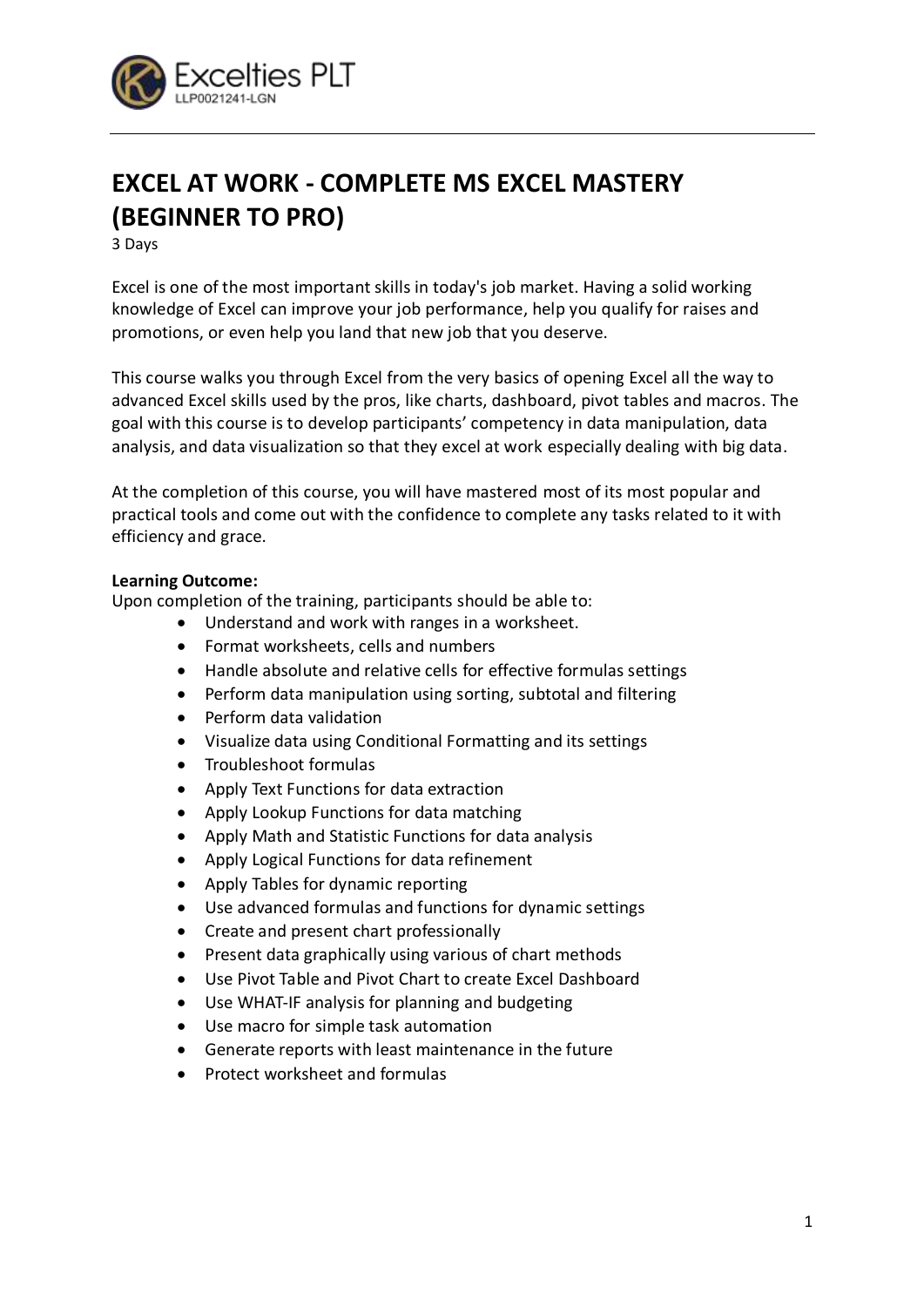

# **Who Should Attend?**

- Office personnel, Admin Personnel, Sales & Marketing Personnel, Account Personnel, MIS Personnel
- Managers, Supervisors, Leaders, Planners, Engineers, Secretary, Assistant Managers
- Graduates, Retrenched Workers, IT Trainers
- For those who are interested to master all features of Excel
- For those who are interested to improve reporting skills

# **Course Outline**

#### **Excel Basic: Workbook and Worksheet Handling**

- Working with Workbooks
- Working with Worksheets
- Excel Settings
- Safely Closing A Workbook.
- Understanding Data Editing.
- Using Undo And Redo.
- Selecting Ranges
- Understanding Copying
- Using AutoFill For Quick Copying
- Copying Relative Formulas
- Worksheet Zooming.
- Viewing The Formula Bar.
- Viewing Worksheet Gridlines.
- Viewing The Ruler.
- Grouping Worksheets.
- Hiding Rows And Columns.
- Unhiding Rows And Columns.
- Freezing Rows And Columns.
- Splitting Windows.
- Create Comments

# **Formula referencing**

- Absolute Versus Relative Referencing.
- Relative Formulas.
- Problems With Relative Formulas.
- Creating Absolute References.
- Creating Mixed References.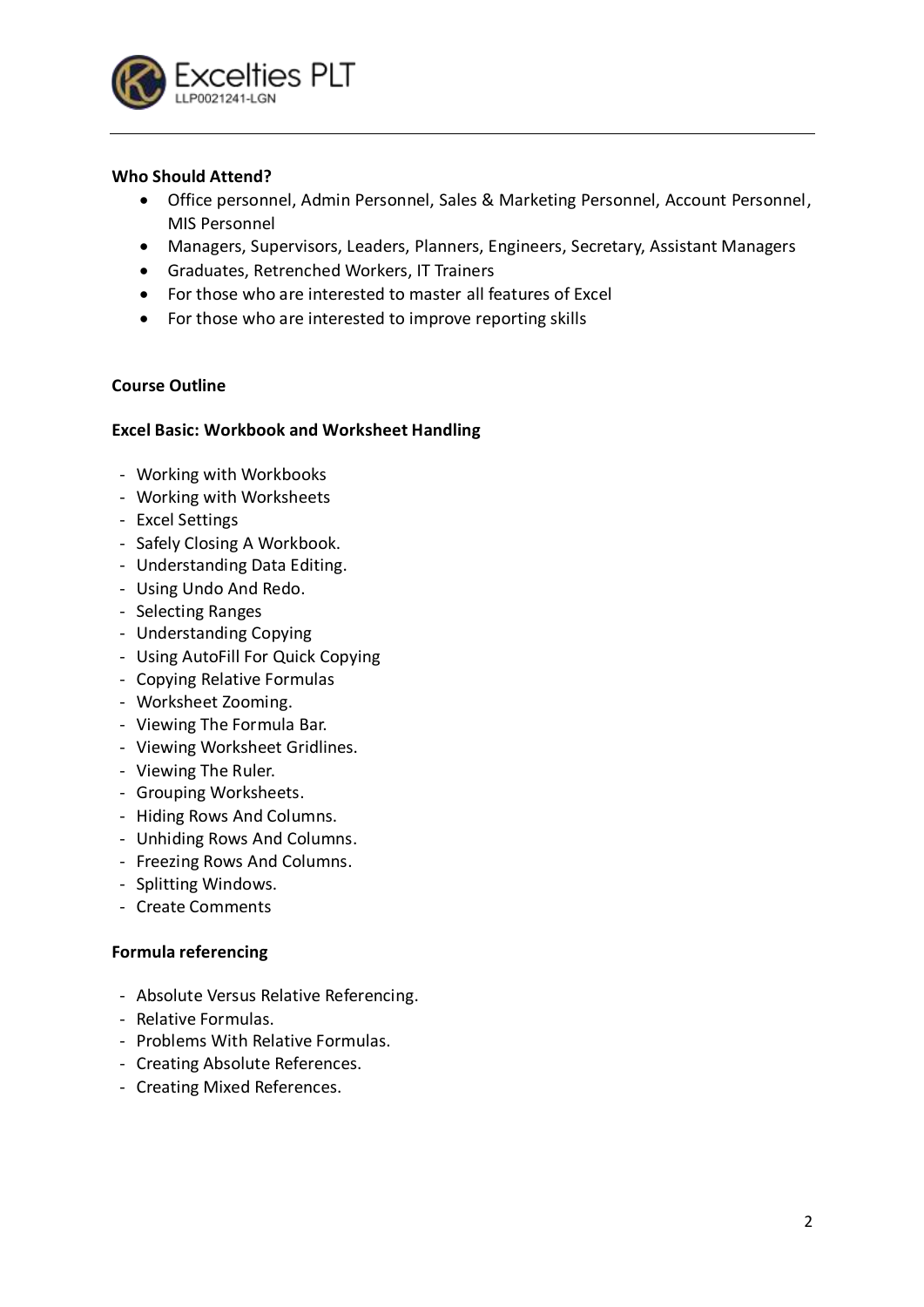

# **Cells formatting**

- Understanding Font Formatting.
- Working With Live Preview.
- Changing Fonts.
- Changing Font Size.
- Growing And Shrinking Fonts.
- Making Cells Bold.
- Italicising Text.
- Underlining Text.
- Changing Font Colours.
- Changing Background Colours.
- Using The Format Painter.
- Applying Strikethrough.
- Subscripting Text.
- Superscripting Text.
- Cell Alignment
- Wrapping And Merging Text.
- Number Formattting

# **Printing**

- Understanding Printing.
- Previewing Before You Print.
- Selecting A Printer.
- Printing A Range.
- Printing An Entire Workbook.
- Specifying The Number Of Copies.
- The Print Options.

# **Working with Tables**

- Use Tables
- Change the Table Name
- Change the Table Style
- Create a Total Row
- Create a Calculated Column
- Select Parts of a Table

# **Data Manipulation**

- Sorting
- Tactics of Sorting
- Custom Sorts
- Auto Filter
- Number, Date, Text Filters
- Subtotal & Outlines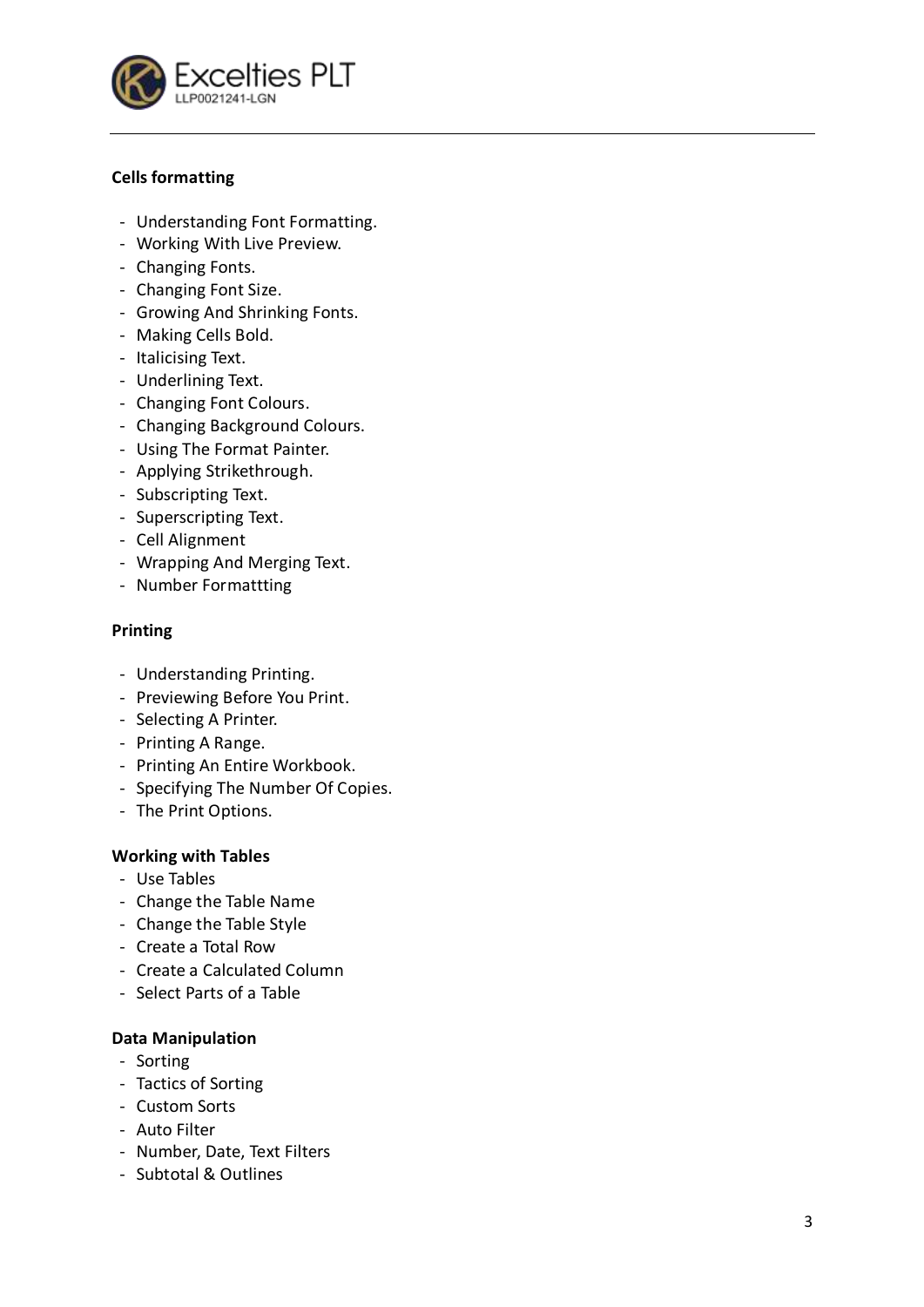

# **Data Validation**

- Type of Data verification & Controls
- Errors handling with Data Validation
- Validate Text
- Validate Number
- Validate Date
- Customize Error Message
- Advanced settings of Data Validation

# **Conditional Formatting**

- Conditional Formatting
- Rules Manager
- Apply to number
- Apply to text
- Apply to date
- Multi-conditional Formatting
- Icon-Based
- Advanced settings of Conditional Formatting

#### **Cell Naming Techniques**

- Easier-to-Understand Formulas with Named Ranges
- Using Names to Work with Ranges
- Using Names to Work with Formulas
- Using Name Manager
- Worksheet vs. Workbook Scope
- Assigning name to a constant

#### **Functions**

- Functions Arguments
- Operators Precedence in Formulas
- Text Functions
- Number Functions
- Date Functions
- Conditional Control Functions
- Lookup Functions
- Functions application to real working environment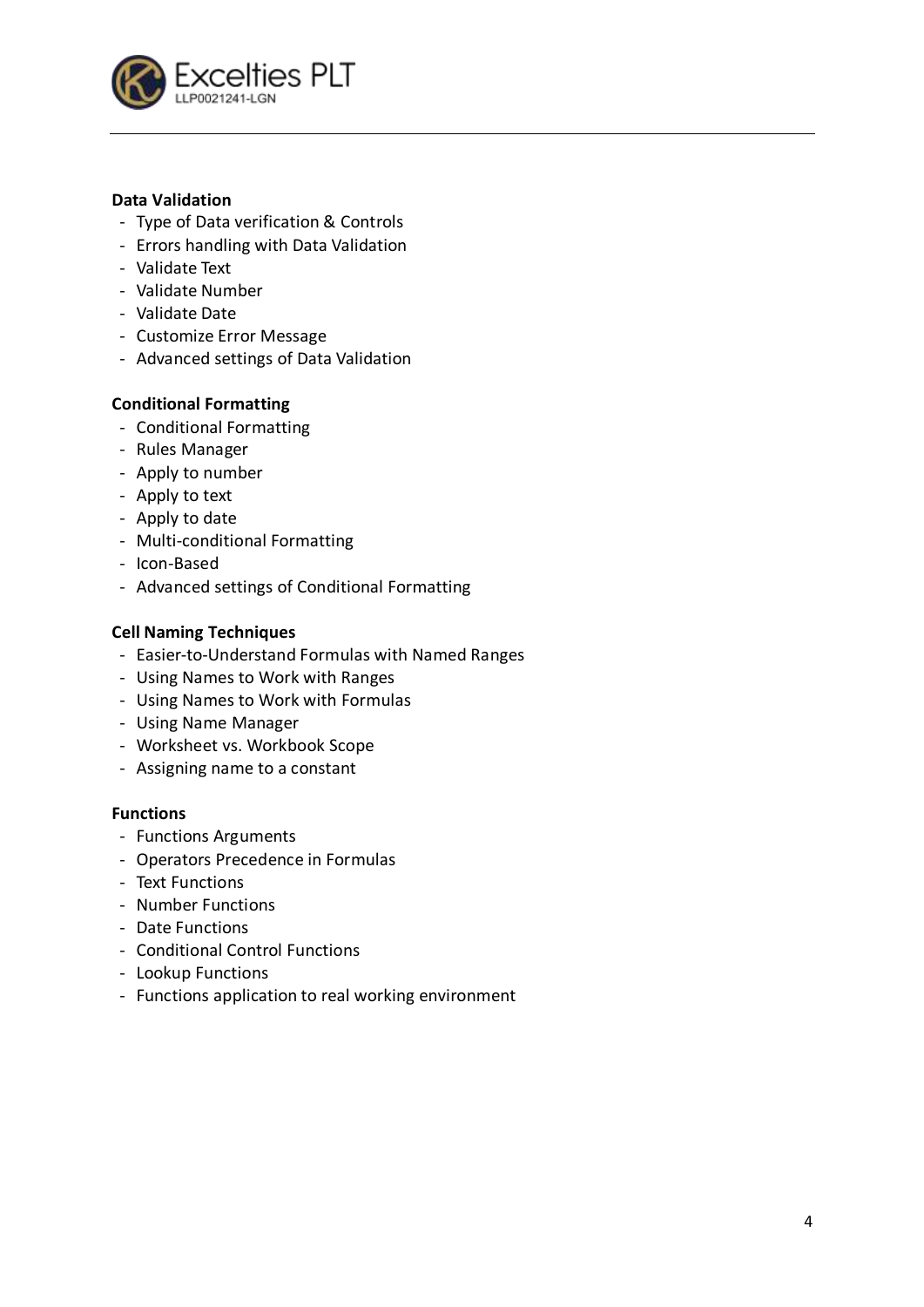

# **Essential Functions for Dashboard Design**

- SUMIF, SUMIFS, COUNTIF, COUNTIFS
- CHOOSE
- SEARCH, FIND
- OFFSET
- ARRAY Functions
- IF, IF ERRORS
- AND, OR, NOT
- INDEX, MATCH, LOOKUP, VLOOKUP
- INDIRECT

#### **All About charts**

- Understanding The Charting Process.
- Choosing The Right Chart.
- Using A Recommended Chart.
- Creating A New Chart From Scratch.
- Working With An Embedded Chart.
- Resizing A Chart.
- Repositioning A Chart.
- Printing An Embedded Chart.
- Creating A Chart Sheet.
- Changing The Chart Type.
- Changing The Chart Layout.
- Changing The Chart Style.
- Printing A Chart Sheet.
- Embedding A Chart Into A Worksheet.
- Deleting A Chart.
- Customize Chart Elements
- Create own Chart Themes
- Techniques of adding Trend lines
- Create different Chart Layout:
	- o Waterfall Chart
	- o Speedometer Chart
	- o Gantt Chart
	- o Thermometer Chart
	- o Etc.
- Create Dynamic Chart